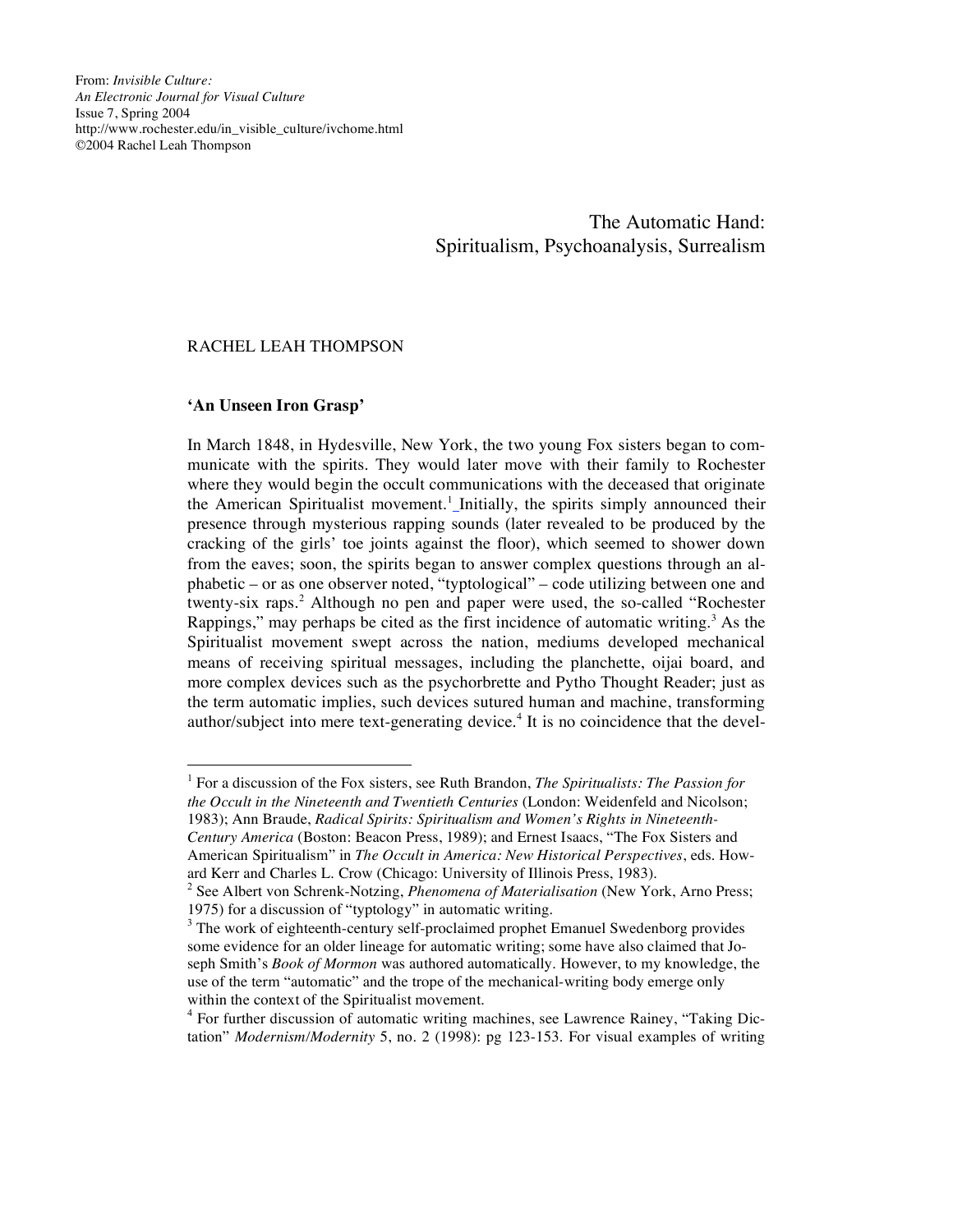opment of telegraphy coincides with the Spiritualist movement, for both kinds of mediumship envision the usually female body as machinic conduit for "messages" communicated across vast distances. 5

The automatic discourse of mediumship disrupts subjectivity, agency, and intentionality; in trance, the writing medium becomes mere passive receptacle for a surging, seething, authoritative spectral fluid. As one medium writes of her experiences with automatic writing during séance:

. . . the table we surrounded soon began to oscillate rapidly. My right arm was seized with a convulsive tremor, and then in a 'positive condition' it refused obedience to my will . . . A pencil and paper were lying on the table. *The pencil came into my hand*: my fingers were clenched on it! An unseen iron grasp compressed the tendons of my arm: my hand was flung violently forward on the paper, and I wrote *meaning[ful]* sentences, without any intention, or knowing what they were to be . . . my hand rested on a cloud, while my guardian-spirit … dictated to me. 6

How might we begin to frame an interrogation of automatic discourse? In this paper I would like to think through the possibility of textuality without authorship – the possibility of a text which "writes itself" or is merely dictated, transforming the corporeal body, in this example, into lurching, convulsive machine. While traditional theories of authorship tend to suture body and subject, hand and text, psychical desire and embodied action, thus allying authorship with a notion of agency, this evocation of a disembodied hand refigures textuality as a mere mechanical practice performed by animatronic limbs.<sup>7</sup> This automatic hand can neither think nor represent, but rather only write, inscribe, trace, record.

 $\overline{a}$ 

machines on the internet, see John Buescher, Ephemera, www.spirithistory.com and The Museum of Talking Boards, www.museumoftalkingboards.com. <sup>5</sup> See Jeffery Sconce, *Haunted Media: Electronic Presence from Telegraphy to Television*

<sup>(</sup>Durham, N.C.: Duke University Press, 2000) for a discussion of the relationship between telegraphy and Spiritual mediumship. <sup>6</sup> John S. Adams, *Answers to Seventeen Objections Against Spiritual Intercourse and Inquir-*

*ies Relating to the Manifestations of the Present Time* (New York: Fowlers and Wells,

<sup>&</sup>lt;sup>7</sup> See Roland Barthes, "The Death of the Author," in *The Rustle of Language*, ed. Richard Howard (New York: Hill and Wang, 1986), 49-55. Barthes re-envisions authorship as merely a hand which writes, "detached from any voice, borne by a pure gesture of inscription (and not of expression) [which] traces a field without origin – or at least with no origin but language itself"(52). However, after putting forth the intriguing notion that all writing is author-less and automatic, Barthes returns to a traditional notion of embodied agency by refocusing attention on the reader, impossibly the coherent locus of all agency and desire deployed by the text. See also Michel Foucault, "What is an Author?" in *Critical Theory*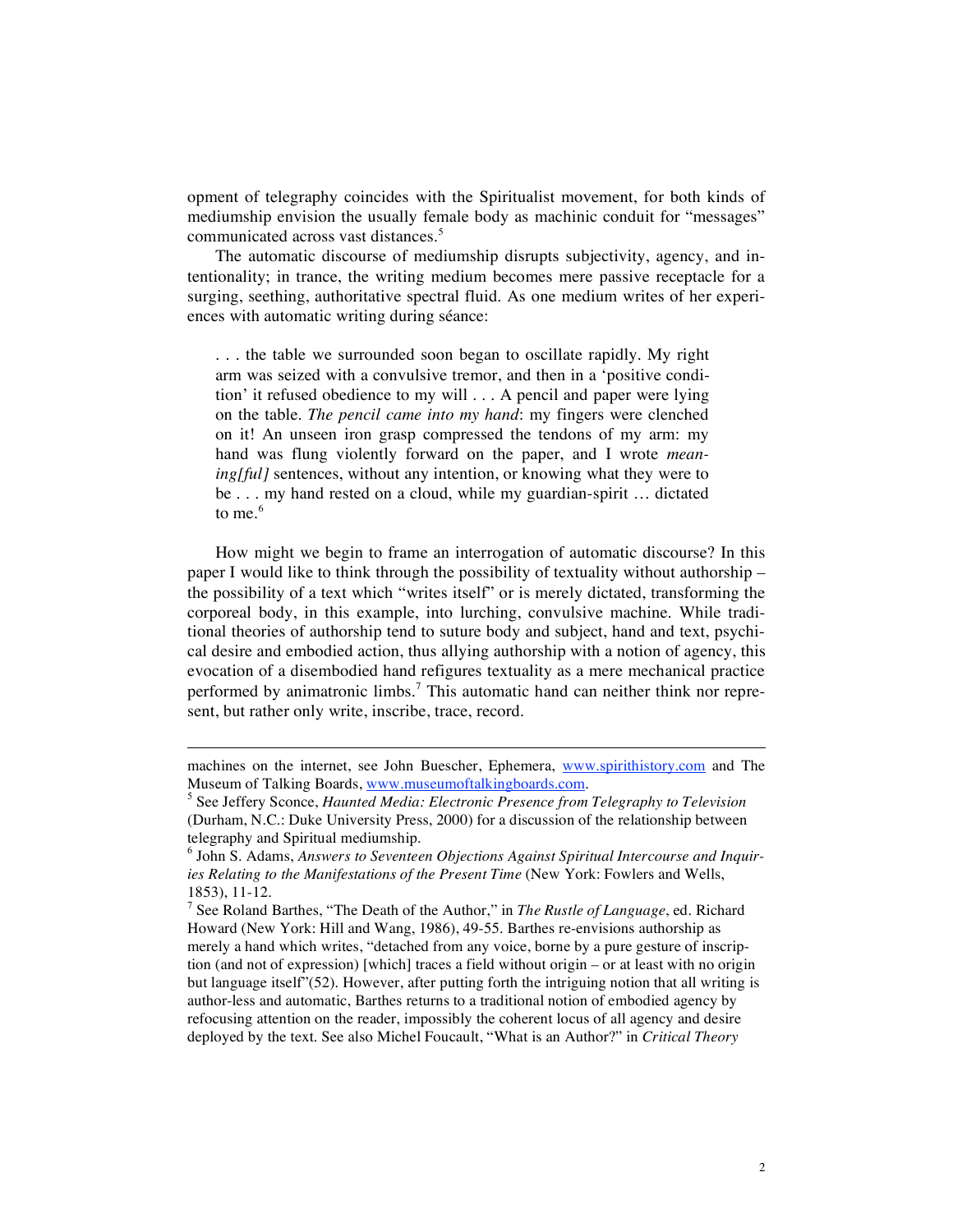While the notion of textuality without authorship seems apolitical in its bloodless, formalistic elision of that body which writes, within Spiritualism automativity functioned as radical authorial/corporeal/political/semiotic practice. Spiritualists tended to describe automativity as an ecstatic state in which psychic intimacy could be achieved with a spectral Other – often a painfully mourned child or beloved. By bringing the Other inside, transforming Subjectivity into permeable membrane, Spiritualism's possession narrative provided comfort and strength for the bereaved. As several historians have pointed out, the possession of the Spiritualist's body could also function to enable the articulation of radical politics as diverse as women's rights, abolition, suffrage, the rights of the working class and of prostitutes, and vegetarianism.<sup>8</sup> Because it was not the Spiritualist herself who was seen to speak or write, spirit-possession tended to legitimize even politically marginal discourse.

Writing was not the only automatic discourse practiced by Spiritualists. Many mediums sang, danced, performed, healed the sick, gave public lectures, moved inanimate objects, or produced "manifestations" – extruded "ectoplasm" or phantom limbs and heads – all while under the possession of spirit entities.<sup>9</sup> Indeed, the spirits seemed to encourage socially transgressive, unfeminine, and even downright bizarre behavior among their followers. As Emma Hardinge, who would later go on to champion the rights of New York City prostitutes while in trance, explains in her 1887 "Guide to Mediumship": "if a strong impression to write, speak, sing, dance, or gesticulate possess any mind present, follow it out faithfully. It has a meaning if you cannot at first realize it."<sup>10</sup>

Automatism permitted radical speech and transgressive behavior because both were seen to originate from a spiritually elevated "elsewhere" and not from the flawed feminine body of the Spiritualist herself.<sup>11</sup> As Jefferey Sconce writes, "Spiritualism empowered women to speak out in public, often about very controversial issues facing the nation, but only because all understood that the women were not the ones actually speaking." As a result, radical politics could be smuggled into public discourse under the aegis of supernatural possession. This transfiguration of

 $\overline{a}$ 

*Since 1965*, eds. Hazard Adams and Leroy Searle (Tallahassee: Florida State University Press, 1986). Like Barthes, Foucault obliterates the embodied agency of the author only to reanimate its corpse in the guise of "initiators of discursive practices." In this paper, I tentatively map the possibilities of agency without bodies and of bodies without agency. <sup>8</sup> On the relationship between radical politics, feminism, and Spiritualism, see Braude, *Radi-*

*cal Spirits* and Alex Owen, *The Darkened Room: Women, Power, and Spiritualism in Late*

*Victorian England* (Philadelphia: University of Pennsylvania Press, 1990).<br><sup>9</sup> On the manifestation of "ectoplasm", see Rolf Krauss, *Beyond Light and Shadow* (Munich: Nazraeli Press, 1995) and Albert von Schrenck-Notzing

<sup>&</sup>lt;sup>10</sup> Emma Hardinge, "Guide to Mediumship," excerpted at  $\frac{www.spirithistory.com}{www.sprinthistory.com}$ .<br><sup>11</sup> One observer noted: "[i]t may be observed that ordinarily the feminine mind possesses, in a higher degree than the masculine, two important requisites of elevated mediumship: first, it is more religious; and secondly, it is more plastic." Quoted in Sconce, 26.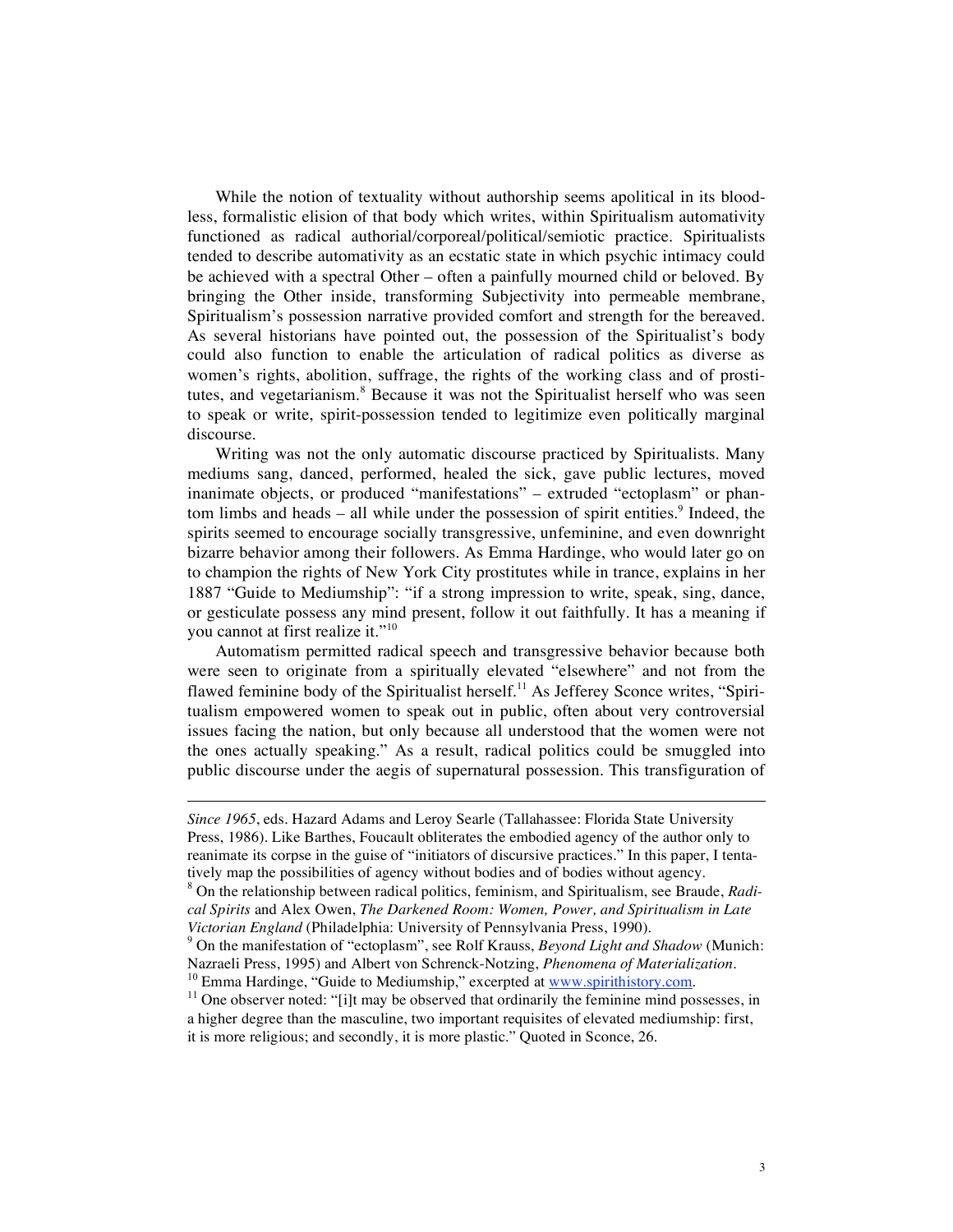female body into ethereal spiritual conduit appealed to the Spiritualists' male contemporaries as it seemed to index the essentially passive nature of feminine subjectivity. But we can also surmise that disembodiment would have allowed the Spiritualist herself to practice masquerade, canny deception, and empowered and mobile subjectivity.<sup>12 13</sup>

### **'He Robs Me of My Thought, He Writes What I Think'**

To the contemporary reader, Spiritualist automatic practice seems uncannily similar to the psychoanalytic notion of hysteria – for both hysteria and automativity, disassociation transforms the body itself into a kind of text, which is allowed to "speak" of things far removed from polite society – feminist empowerment and radical politics, and the traumatic memories of abuse, respectively.<sup>14</sup> But rather than undiagnosed sufferers of hysteria, as some critics of Spiritualism have insisted, Spiritualists may have in fact vitally contributed to the development of psychoanalysis.<sup>15</sup>

Pre-Freudian psychoanalyst Pierre Janet was particularly fond of automatic writing, "crystal gazing", and trance, writing in *The Mental State of Hystericals*: "[i]t is useless to go back to the description of [automatic] writing discovered by the spiritualists; if it has to-day no longer the religious character . . . it may in many circumstances subserve a medical purpose."<sup>16</sup> For Janet, the scientific reappropriation of Spiritualist possession enabled the development of clinical tools for the treatment of hysteric patients. Janet even designed his own "writing machine" modeled upon the planchette devices of the Spiritualists; his "stem device" as he called it:

<sup>&</sup>lt;sup>12</sup> Ibid., 49.<br><sup>13</sup> It should also be noted that Spiritualists often profited handsomely from such masquerades. A Spiritualist could build a lucrative career out of séance, the performance of possession, and public trance speaking.<br><sup>14</sup> For the official etiology of hysteria, see Sigmund Freud, "Studies in Hysteria," in James

Strachey, ed. *The Standard Edition of the Complete Psychological Works of Sigmund Freud*

 $\frac{15}{15}$  Even contemporary writers on Spiritualism tend to conflate Spiritualism and hysteria; see, for example, Brandon, 145. <sup>16</sup> Pierre Janet, *The Mental State of Hystericals* (Washington, D.C.: University Publications

of America, 1977), 281. In "Taking Dictation,"Rainey argues that Janet was entirely unaware of Spiritualism during the early stages of his investigation. However, in "The Autobiography of Pierre Janet," in *History of Psychology in Autobiography*, ed. Carl Murchison (Worcester, Mass.: Clark University Press., 1930). Janet writes that his uncle was a "spiritualist metaphysician." A doctor he did early work under also studied animal magnetism, hypnosis, and clairvoyance. Thus, I would argue that Spiritualism is the primary, though disavowed, source of Janet's theoretical and clinical use of automatism.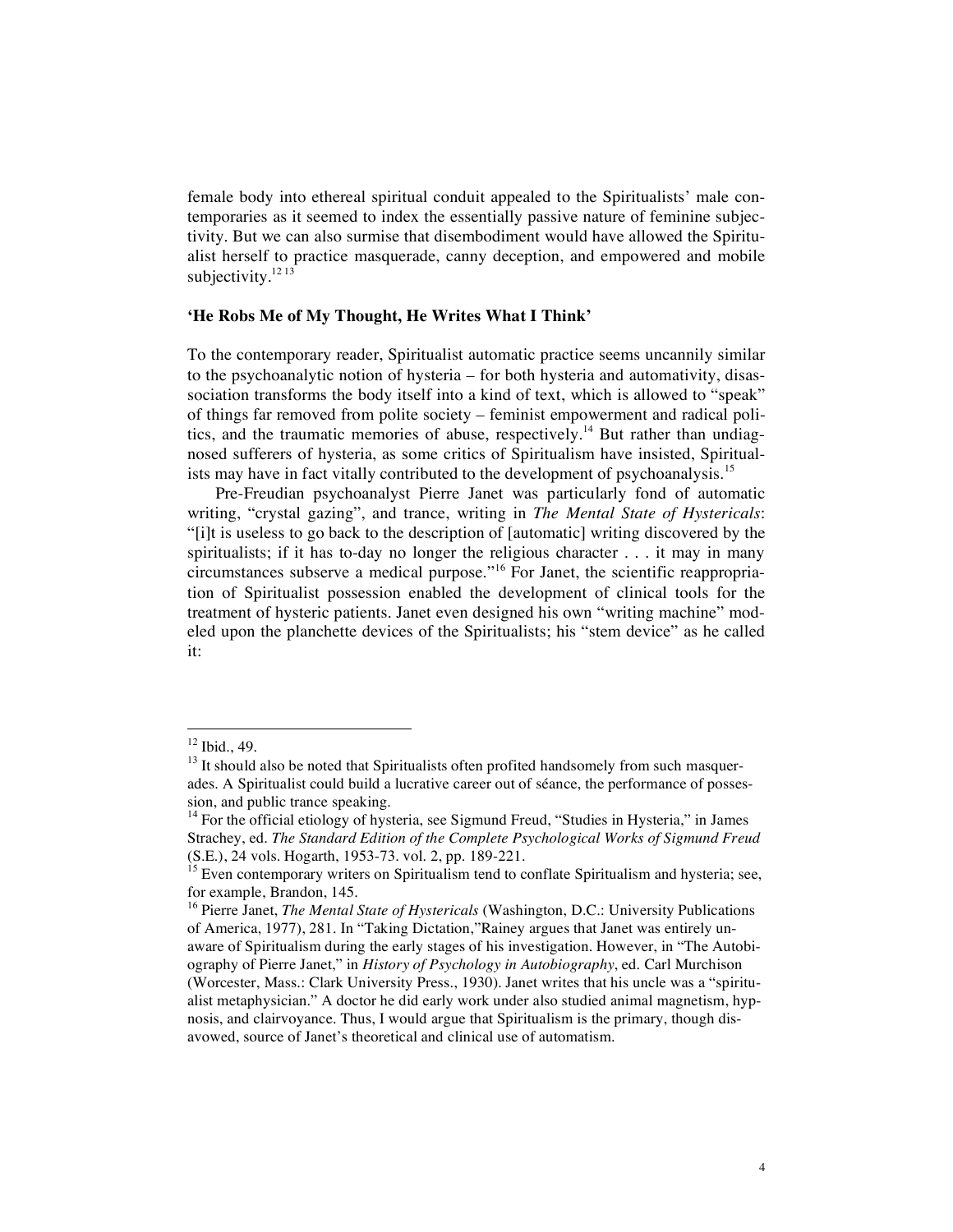. . . is first of all a long stem, suspended Cardan fashion, and movable in every direction. The subject holds the stem by the middle as he would hold a penholder, and after having caused him to look away, we take hold of this same stem by the lower part, and follow with its point a word written on paper. The hand of the subject, if it is sensitive, will feel all the delicate movements in writing this word; the apparatus has enabled us to cause him to feel all those little delicate sensations and to retain, so to say, the graphic of the word we have written. But Margaret tells us that she has felt nothing at all. We know what that means: she has not had any personal perception of anything . . . we put a pencil in her right hand, which is entirely insensible, and make her look away. We see her fingers take hold of the pencil and the hand write. How could this delicate movement take place, when but a moment ago the subject could not move without looking? . . . The hand wrote the name John, which was the same word with the same form of letters we wrote ourselves.<sup>17</sup>

Automatic writing functioned for Janet to prove the persistence of memory in the amnesiac patient. Janet theorized two discrete layers of consciousness (which often separated completely in the hysteric patient, producing a condition known as dédoublement).<sup>18</sup> Automatic writing bridged the gap, often allowing the patient "to perceive and express ideas [she] could not account for previously."<sup>19</sup> But with this new expression came estrangement, a disturbing sense of decorporealization, and a loss of ownership for the analysand. As his patient Birtha reports:

When I want to write, I find that I have nothing to say; my head is empty, I must let my hand write what it pleases; it thus fills four pages; I cannot help it if it is all absurd trash . . . My ideas are no longer comprehensible to myself; they come of themselves; one might say that they are written on a big

 <sup>17</sup> Janet, *The Mental State of Hystericals*, 46. There are no extant images of Janet's "stem device," but we can imagine that it might consist of two long shafts connected by a flexible joint (Janet makes reference to sixteenth-century mathematician Girolamo Cardano, inventor of a double-sided joint). Although such a "stem device" would have been structurally dissimilar to Spiritualist automatic writing machines, the rotating castors featured on many Spiritualist planchettes, as well as the floating needles suspended by wheels and pulleys on Dial Plate Talking Boards functioned similarly to harness ideomotor responses from the user. See The Museum of Talking Boards (www.museumoftalkingboards.com) for examples of planchettes and Dial Plate Talking Boards.<br><sup>18</sup> Dédoublement, literally defined as a splitting or doubling of consciousness, is related to

Freud's work on disassociation. However, while Freud insisted that subjectivity is a coherent whole, with consciousness and unconsciousness forming opposite sides of a single surface, Janet suggested that <sup>a</sup> single body might contain multiple selves. <sup>19</sup> Janet, 281.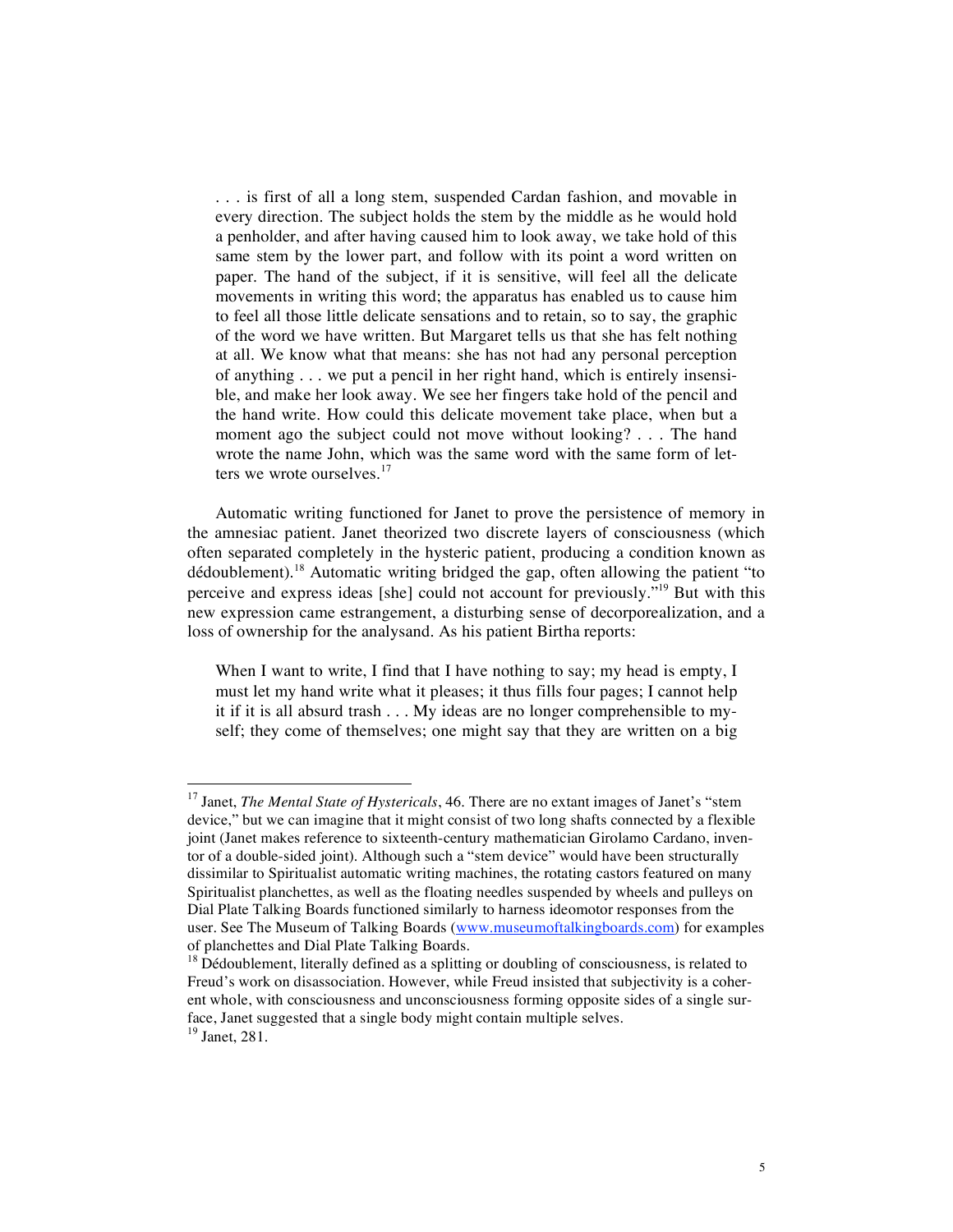roll which unrolls before me. . . . I am nothing more than a puppet held by a string  $\dots$  I am here only to stand for something.<sup>20</sup>

Janet's work on split subjectivity, which would later influence Sigmund Freud, Henry James, and Carl Jung, among others, can be considered instrumental in the development of the Freudian unconscious. Developed through the observation of Spiritualist automatism, Janet's understanding of split subjectivity is undergirded by a theory of authorial intentionality. The intentional act, he writes, occurs when:

[i]t is I, we say, who, before executing it, have foreseen this act; it is I who, at the moment of accomplishing it, feel that I am performing this action; it is again I who later keep the remembrance of it. I connect it in every respect with my character, with my sentiments and with my ideas; I consider it henceforth as an integral part of my personality.<sup>21</sup>

For Janet's patients, the denial of authorial agency is also the loss of what it means to be human and of what it means to be whole. Fragmented, Birtha watches her hand write with a sense of detachment, describing herself as mere object – a roll of paper, a puppet on a string.

Although there is no way of knowing whether any of his patients were former Spiritualists, it is clear that for Janet the spiritualist and the hysteric were one and the same. "Lucy, Marguerite, and many others," he writes of his patients, "present in a complete way the automatic writing, and would make the fortune of a spiritualist circle."<sup>22</sup> In another passage: "[a]n American author pointed out recently [the] phenomena of achromatopsia which came upon a medium at spiritualistic séance. Where will you find such characteristics if not in hysteria?"<sup>23</sup>

For Janet, Spiritualists are crazed, demon-possessed harlots, always resisting psychotherapy, always attempting to derail his construction of a theory of mind through their insidious attempts at deception. But what Janet seems to have repressed is precisely the occult origin of his work on subjectivity. Like Freud, whose secularized occultism transformed demon possession into neuroses, spirits into ego introjects, and exorcism into psychoanalysis, Janet's work made use of essentially occult methodologies – automatic writing, trance, and the discourse of possession – for the purposes of bringing the occult into the clinic and under control.<sup>24</sup>

<sup>&</sup>lt;sup>20</sup> Ibid., 147.<br><sup>21</sup> Ibid., 249.<br><sup>22</sup> Ibid., 427.<br><sup>23</sup> Ibid., 450.<br><sup>24</sup> In "A Seventeenth-Century Demonological Neurosis" (SE 19:73, pg. 72), Freud writes: "[t]he states of possession correspond to our neuroses, for the explanation of which we once more have recourse to psychical powers. In our eyes, the demons are bad and reprehensible wishes, derivatives of instinctual impulses that have been repudiated and repressed. We merely eliminate the projection of these mental entities into the external world . . . instead,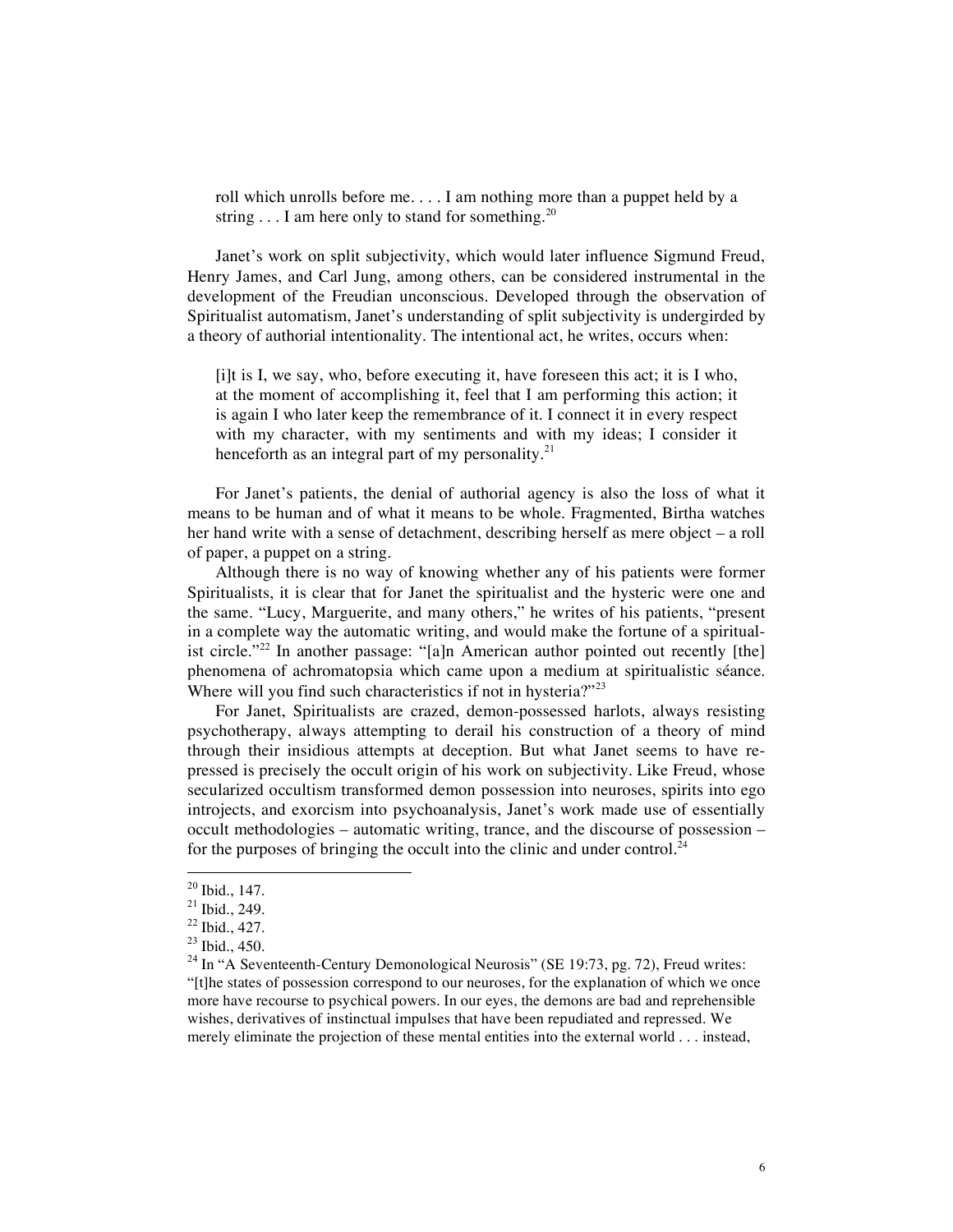One of Janet's patients writes, "[i]t is not I that walk; it is my legs which walk quite alone.  $\ldots$  [W]hen I think of some object, it seems as if someone took me by the hand to look for it; I go to it without knowing why; I ask myself who is this person.  $\ldots$  He robs me of my thought, he writes what I think.  $\ldots$ <sup>25</sup> Within psychoanalysis, automativity becomes a discourse of dispossession for the female analysand. Although enlisted in the service of psychic healing, clinical automatic writing ultimately figures the "hysteric" subject as prey to invisible forces beyond her control, rather than, as contemporary feminist scholars have argued, a dissident subject of patriarchal oppression.<sup>26</sup> One wonders whether the one who "robs me of my thought . . . writes what I think" is precisely the analyst himself.

## **'I Was Pregnant With My Subject'**

 $\overline{a}$ 

In 1922 a group of artists and writers led by André Breton began to conduct a series of experiments into what Breton called "psychic automatism." Writing, speaking, or drawing in a state avoiding "any control exercised by reason [and] exempt from any aesthetic or moral concern," psychic automatism would be credited to Freud, both by Breton himself, and by his commentators.<sup>27</sup> But if "the period of the sleeping fits," as the Surrealists would later call this ecstatic time, was simply a project in lay analysis, why did Man Ray title his photographs of automatist dictation *Waking Dream Séance*?<sup>28</sup> And why do these proto-surrealists seem to attempt to converse with the dead and prophesize the future?

we regard them as having arisen in the patient's internal life, where they have their abode." Although it is my argument that Janet's work is an attempt to control the irruptive discourse of the occult, other authors have noted that psychoanalysis (usually conceived narrowly as Freudian) can be read as a form of secularized occultism. See B. J. Gibbons, *Spirituality and the Occult: From the Renaissance to the Modern Age* (London: Routledge, 2001).<br><sup>25</sup> Janet, 262.<br><sup>26</sup> In *The Female Malady: Women, Madness, and English Culture 1830-1980* (New York:

Pantheon, 1985), Elaine Showalter argues that "epidemic hysteria exists on one extreme of a continuum with feminism, as a body language of women's rebellion against patriarchal oppression, [and] is a desperate, and ultimately self-destructive, form of protest" (10). See also Elisabeth Bronfen, *The Knotted Subject: Hysteria and its Discontents* (Princeton: Princeton

<sup>&</sup>lt;sup>27</sup> André Breton, "Manifesto of Surrealism," (1924) in *Manifestoes of Surrealism*, ed. Rich-<br>ard Seaver and Helen R. Lane (Ann Arbor: University of Michigan Press, 1969), 26.

 $28$  For Breton's crediting of automatism to Freud, see ibid., 10, in which Breton writes that "a part of our mental world which we pretended not to be concerned with any longer – and, in my opinion by far the most important part – has been brought back to light. For this we must give thanks to the discoveries of Sigmund Freud. On the basis of these discoveries a current of opinion is finally forming by means of which the human explorer will be able to carry his investigations much further, authorized as he will henceforth be not to confine himself solely to the most summary realities. The imagination is perhaps on the point of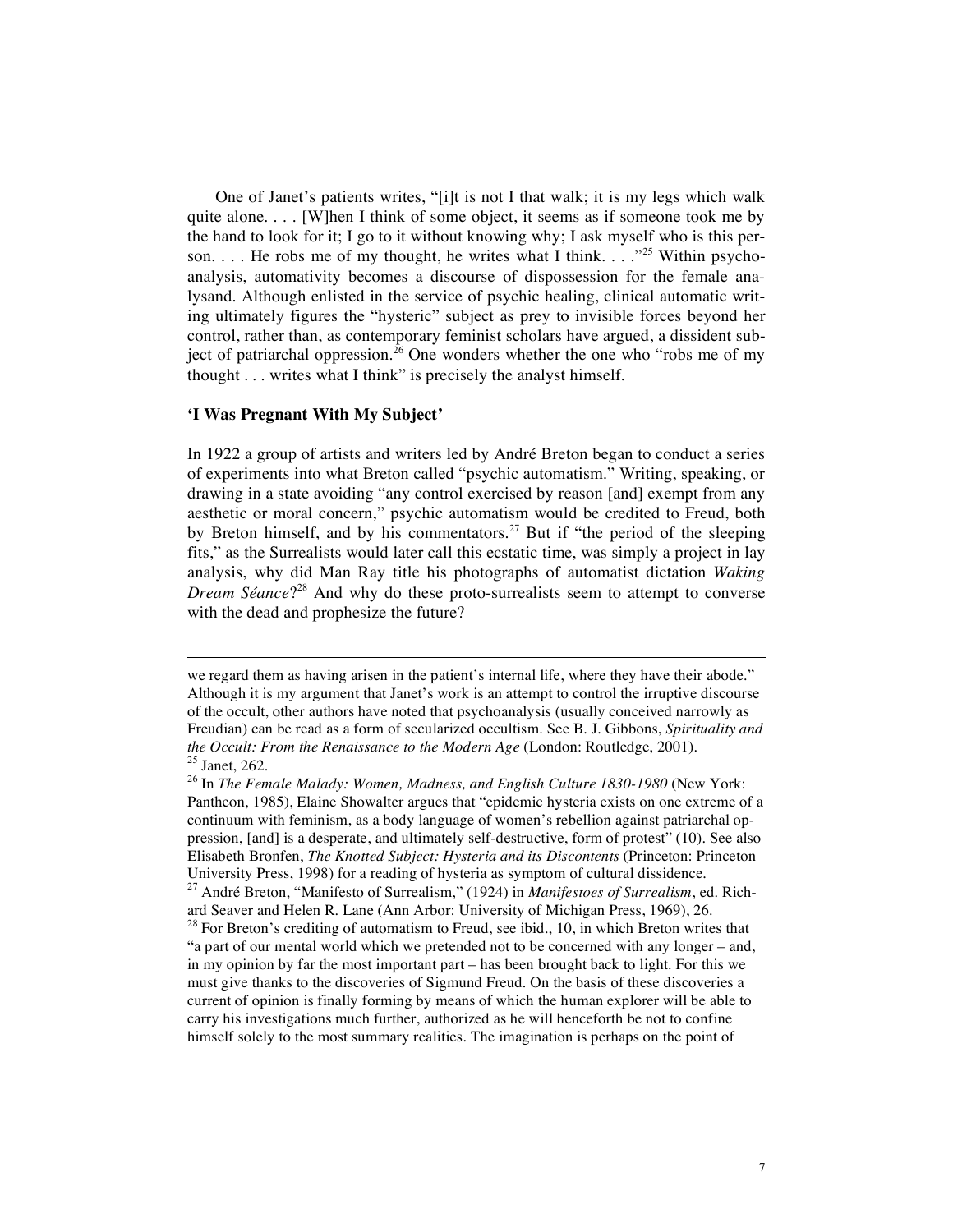*What do you see? Death.* He draws a hanged woman at the side of a path. Written: *Near the fern go two* (the rest is lost on the tabletop). At that moment, I place my hand over his left hand. Q: *Desnos, it's Breton here. Tell us what you see for him*. A: *The equator* (he draws a circle and a horizontal diameter). … Q: *What do you know about Peret?* A: *He will die in a crowded train car.* Q: *Will he be killed?* A: *Yes.*

Q: *By whom?*

 $\overline{a}$ 

A: (He draws a train, with a man falling from its door.) *By an animal. 29*

Breton would later claim vociferously and repeatedly that he believed no contact was possible between the living and the dead, and that mysticism was simply a flight of fancy. In doing so, Breton attempted to remake Surrealism a secular and rational exploration of the forces of the unconscious mind.

Freud was clearly not the only influence on these proto-surrealists. Indeed, René Crevel, one of the founding circle, had learned the fine art of séance from a girlfriend's Spiritualist mother the prior summer. Like Spiritualist automatism, psychic automatism functioned as a technique for producing creatively fertile psychic disassociation and communion with a kind of force or voice that seemed radically *other*. No longer "authors," no longer the originators of discourse, Surrealist practitioners of automatism envisioned themselves as conduits for a kind of "magical dictation," as "modest recording instruments."<sup>30</sup> At a time when literature and art seemed at an impasse, the imagination locked in a deplorable "state of slavery," and the possibilities of new experiences and sensations "increasingly circumscribed," the Modern subject was left pacing "back and forth in a cage from which it [had become] more and more difficult to . . . emerge." Automatism seemed capable of ejecting its practitioners from the realm of mundane experience and appeared the only way out.<sup>31</sup>Yet automatism was not an easy way out. Since it involved a release

reasserting itself, of reclaiming its rights." See the website *kicking giants*

http://www.kalin.lm.com/desphosiz.html for Man Ray's *Dreaman Communication* **Seance** *Steps* trans. Mark Polizzotti (Lincoln: University of Nebraska Press, 1996), 93-94.

<sup>&</sup>lt;sup>30</sup> André Breton, "The Automatic Message" (1933), in *What is Surrealism? Selected Writ-*<br>*ings*, ed. Franklin Rosemont (New York: Monad, 1978), 100.

<sup>&</sup>lt;sup>31</sup> Breton, "The Manifesto of Surrealism" (1924), 4, 10.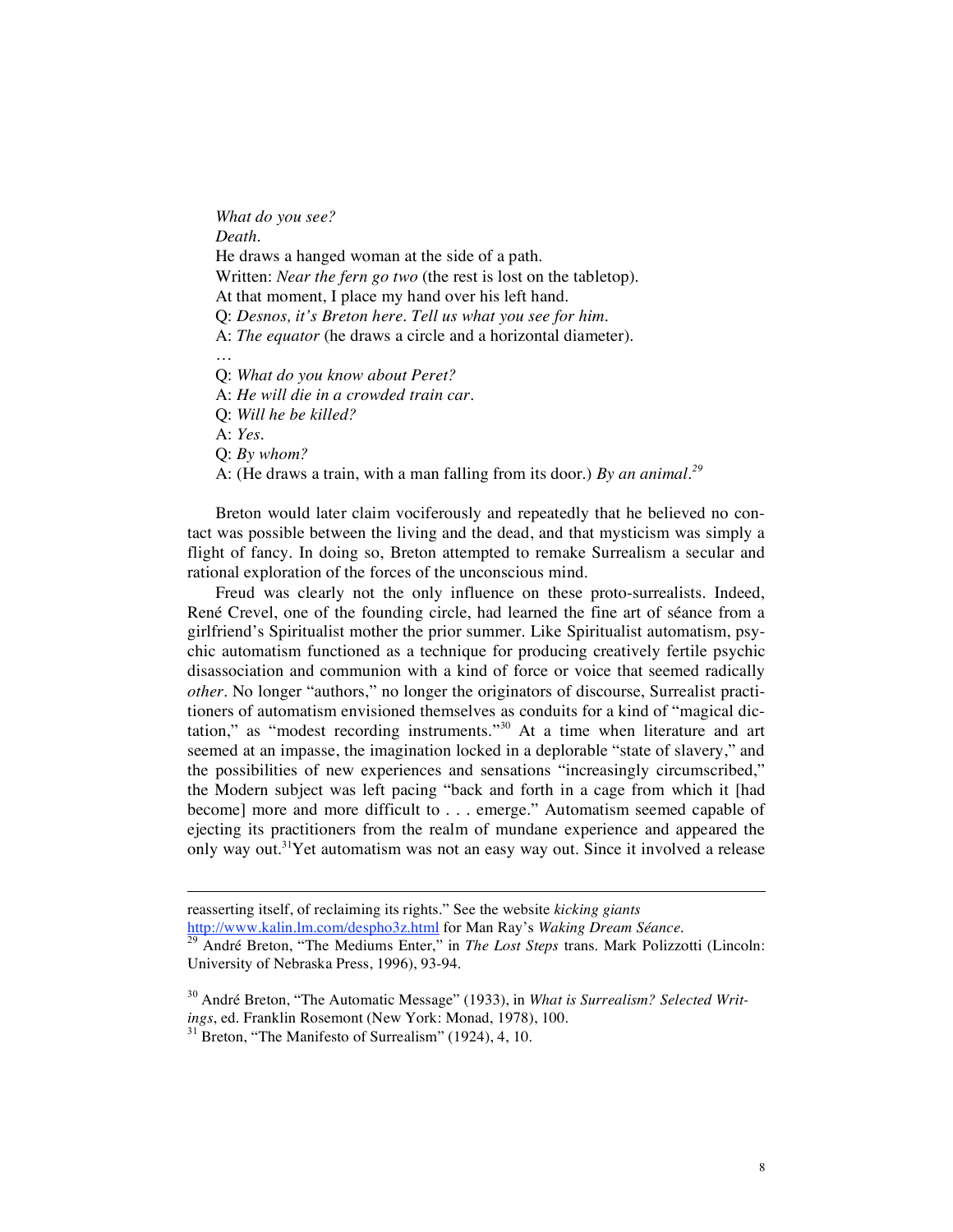of responsibility over textual production, automatism functioned as a site of dispossession and a violent loss of authorial control, one that was specifically figured as devirilizing by Surrealists. As I will argue in my final section, automatism's threat to authorship is projected specifically onto women's bodies within Surrealist automatic texts.<sup>32</sup> Breton cites a conversation with another writer in which he describes exactly such a moment:

. . . all of a sudden I found, quite by chance, beautiful phrases, *phrases such as I had never written*. I repeated them to myself slowly, word by word; they were excellent. And there were still more coming. I got up and picked up a pencil and some paper that were on a table behind my bed. It was as though some vein had burst within me, one word followed another, found its proper place, adapted itself to the situation, scene piled upon scene, the action unfolded, one retort after another welled up in my mind . . . my pencil could not keep up with them, and yet I went as fast as I could, my hand in constant motion, I did not lose a minute. The sentences continued to well up within me. I was pregnant with my subject.<sup>33</sup>

The result of this traversal of the interior is a radical othering culminating in the production of "phrases such as I had never written," channeled through the threshold of the physical body. The text seems to write itself, to happen or unfold; rather than written by, it writes on, coursing through and spilling out of the body like a hemorrhage, invading the interior like a fetus. It is not by accident that the autographic process is described in terms of violence – childbirth and hemorrhage are of course equally bloody – for what is obliterated in automatic discourse is the Author-God as origin of meaning and sense. $34$  The result of automatism is thus the relocation of author or artist to the margins, transforming her/him into merely a hand that writes, merely a body that secretes words; the text itself, literally automatic, perhaps even autonomous, enters the light of the center.

What is left of the author is a corporeal shell enfolding the detritus of subjectivity, a seeping discharge, an unstemmable flow of semi-incoherence which is as much grotesque as ecstatic. Breton writes later of his disconcerting inability to "capture" the autographic flow on paper. It exceeds him, exceeds the structure of textuality, the physical materiality of paper, and emerges from his interiority only to cause him to drown in his own fluids: "[t]he control I had . . . exercised upon myself seemed to me illusory and all I could think of was putting an end to the interminable quarrel raging within me."<sup>35</sup>

<sup>&</sup>lt;sup>32</sup> Ibid., 27-28.<br><sup>33</sup> Ibid., 22-23. My emphasis.<br><sup>34</sup> For a discussion of the term "Author-God," see Barthes, "The Death of the Author," 53.<br><sup>35</sup> Breton, "Manifesto of Surrealism" (1924), 21-22.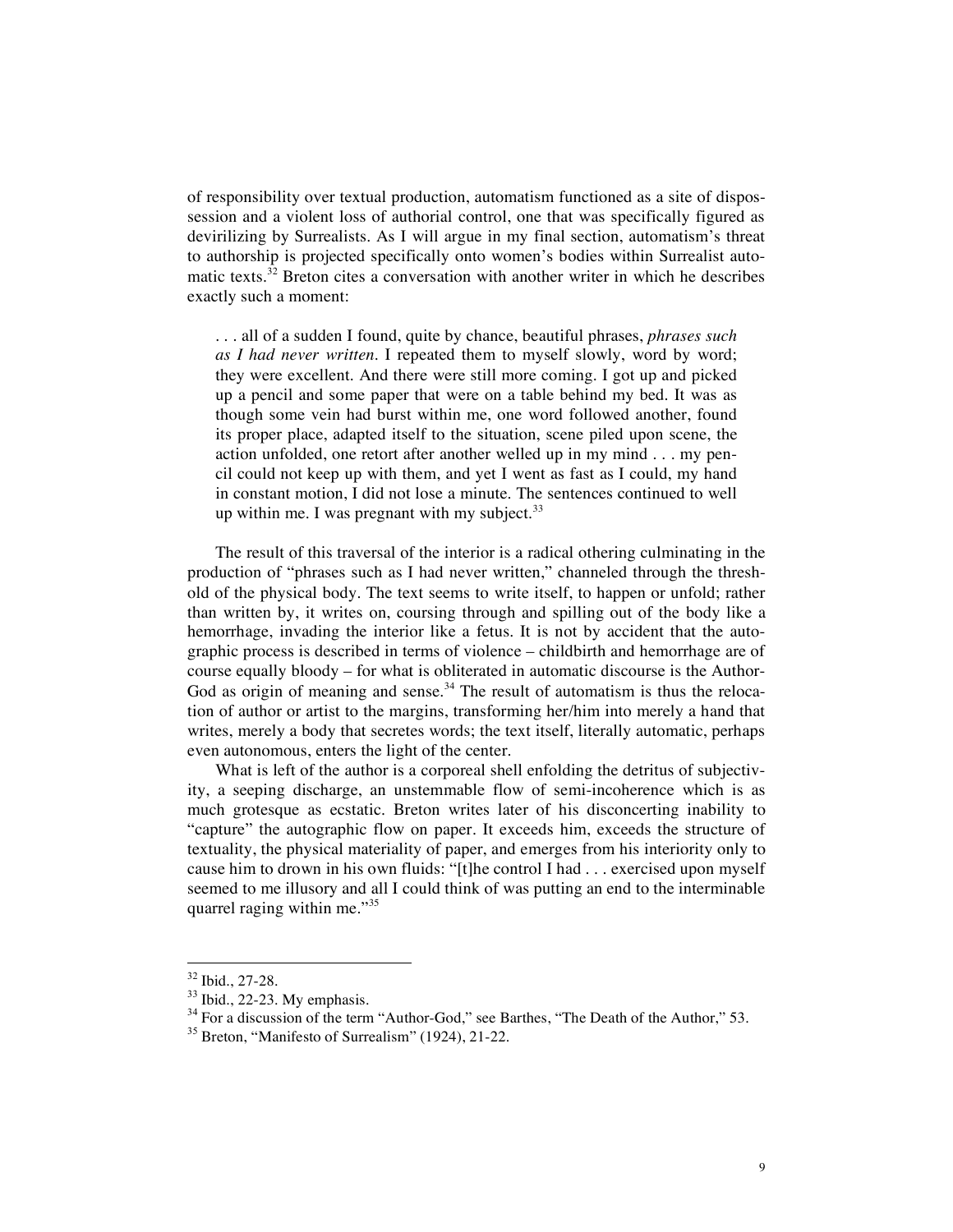The period of sleeping-fits was terminated abruptly in the first weeks of 1923 for reasons that were not entirely made clear in subsequent Surrealist writings. We do know that automatism seemed to impel certain members of the group toward a psychotic break. Aragon's description of the events is perhaps most resonant:

. . . there were some seven or eight of us who now lived only for those moments of oblivion when, with the lights turned out, they spoke without consciousness, like men drowning in the open air. Every day they wanted to sleep more. They became intoxicated on their own words . . . They went into trances everywhere . . . In a café, amid all the voices, the bright lights, and the bustle, Robert Desnos need only close his eyes, and he talks, and among the books, the saucers, the whole ocean collapses with its prophetic racket, its vapours decorated with long oriflames. However little he is encouraged by those who interrogate him, prophesy, the tone of magic, of revelation, of the French Revolution, the tone of the fanatic and the apostle, immediately follow. Under other conditions, Desnos, were he to maintain this delirium, would become the leader of a religion, the founder of a city, the tribune of a people in revolt.<sup>36</sup>

Desnos and Crevel found themselves consumed by trance, unable to fully awake, losing weight day by day. Desnos became convinced that he was possessed by "Rrose Selavy," Duchamp's own irrepressible alter ego, channeling her voice like an oracle. There were episodes of violence, and finally, during one "séance," several members of the group were discovered in a coat closet in the midst of a group suicide attempt. 37

Within a few short years, Breton himself would seem to abandon psychic automatism, at least in his own literary practice. As for the "sleeping fits," Breton would later describe them as merely diversionary or experimental. An examination of his *Manifestos* and other writings on the subject of automatism reveals a profound ambivalence, an oscillation between the desire for the "luminous phenomenon" of the "pure" psychic text of automativity and a nebulous sense of fear com-

<sup>&</sup>lt;sup>36</sup> Louis Aragon, *A Wave of Dreams* (1924), trans. Adam Cornford. Available online at Duration Press (*http://www.durationpress.com/authors/aragon/home.html*).

<sup>&</sup>lt;sup>37</sup> It is difficult to know how to interpret the violence and psychic unraveling of the final days of the sleeping fits. Certainly, we know that the Surrealist movement was always suffering from internal strife of one sort or another, which may have emerged in the form of textual and interpersonal rupture. In *Surreal Lives* (New York: Grove Press, 1999), Ruth Brandon has argued that the Sleeping Fits became violent due to an escalating "duel of psychics" (202) between Desnos and Crevel, both being over-eager to impress Breton. However, as I am suggesting, automatism itself can be seen as a textual practice which does violence to subjectivity and authorship. The events that took place during the final days of the Sleeping Fits, as well as its subsequent abandonment, can thus be read as symptomatic of this violence.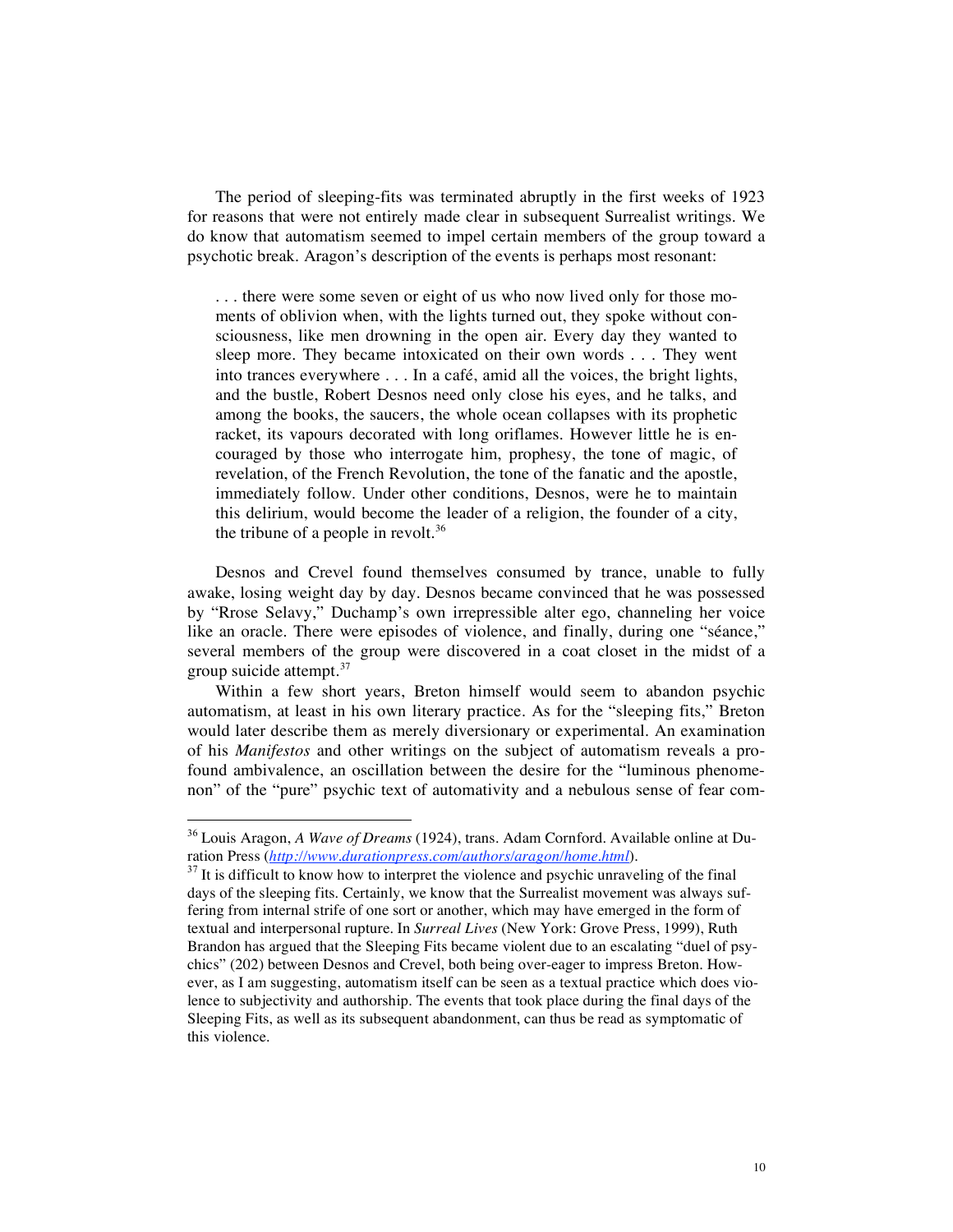bined with a defensive attempt to exert control and mastery over the automatic text. 38

In the *Second Manifesto* (1924) Breton noted only that automatic writing involves a "rampant carelessness" of authors who "let their pens run rampant over the paper without making the least effort to observe what was going on inside themselves – this disassociation being nonetheless easier to grasp and more interesting to consider than that of reflected writing."<sup>39</sup> Although disassociation, revision, reflection, and rationality are diametrically opposed to the process of automatism, by the time of the writing of the *Second Manifesto*, Breton wanted desperately to reinstate the virile protagonist of the drama of authorship. He writes: "[i]f the depths of our mind contain within it strange forces capable of augmenting those on the surface, or of waging a victorious battle against them, there is every reason to seize them, then, if need be, to *submit them to the control of our reason*."<sup>40</sup>

While automatism initially provided Surrealism with a method of "liberating" both textuality and subjectivity, it ultimately eluded the Surrealists' control, thus proving profoundly dangerous for artists and writers who were attempting to stamp their names upon a new creative movement.

### **'It is When She is Asleep that She Truly Belongs to Me'**

As I have argued, automatism originated in what can be posited as a proto-feminist discourse within the context of the Spiritualist movement; by the time of its reappropriation by Surrealism, automatism begins to be figured as potentially devirilizing. The production of an automatic text entails a relaxation of authorial control and an entrance into a passive trance state in which language is described as invading or impregnating the writing-body. For the purposes of a self-proclaimed, highly masculinist, revolutionary avant-garde movement, automatism seemed to gleefully rupture artistic tradition, yet simultaneously threaten the very existence of art's production. For Surrealism, automatism can thus only be rendered as deeply ambivalent. In this section, I would like to examine the ways in which this ambivalence is marked upon the figure of the woman through a reading of André Breton's and Philippe Soupault's key automatist text, "Soluble Fish"  $(1924)$ .<sup>41</sup>

 <sup>38</sup> See André Breton's "Second Manifesto of Surrealism" in *Manifestoes of Surrealism*, trans. Richard Seaver and Helen R. Lane (Ann Arbor: University of Michigan Press, 1969),

<sup>117-195.&</sup>lt;br><sup>39</sup> Breton, "Second Manifesto of Surrealism," 158.<br><sup>40</sup> Breton, "Second Manifesto of Surrealism," 10. In the "Manifesto of Surrealism" (1924), however, Breton had written that automatism "constantly and vigorously [opposes] any effort to retouch or correct, however slightly, any passage … which seemed … unfortunate" (24).<br> $41$  The "reading" of any automatic text is perhaps an inherently difficult practice. In my read-

ing, I have attempted to be particularly attentive to textual slippage, complex metaphor, intertextuality, rhizomatic logic, and word association. See Andrew Rothwell, "Incoherence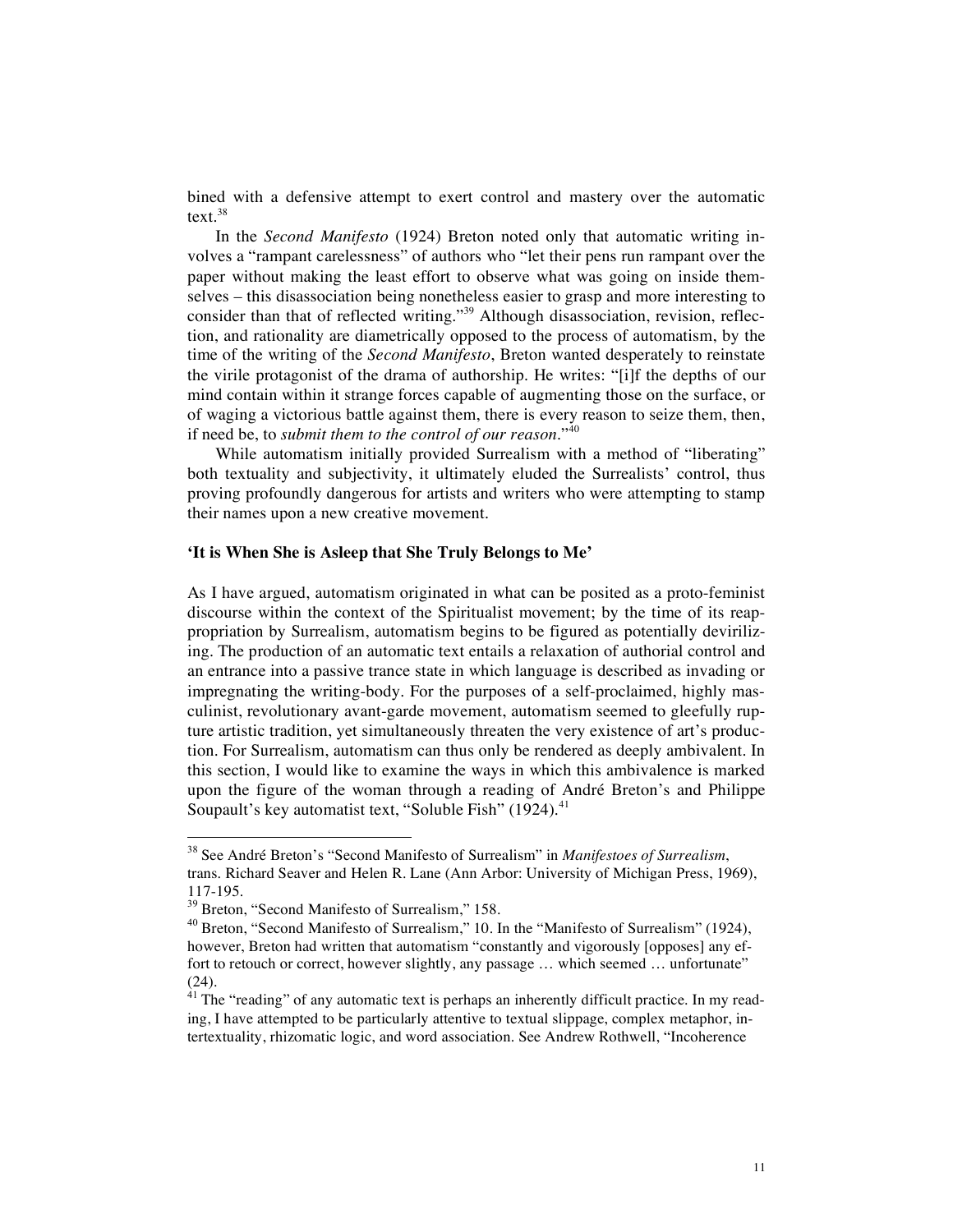A locus of multiple and conflicting tropes, *woman* is overdetermined in Surrealist automatism. As *mystery*, she represents radical Otherness and the "forbidden territory" of the unconscious. <sup>42</sup> As *body*, she stands for spaces – castles, roads, passageways, penetratable places. As *object*, she is eminently possessable, the site of a "mastery" within the anarchic discourse of the automatic. In lieu of such mastery over automatic textuality, it seems that the Surrealists settled for mastery over women's bodies and psyches. Women are simultaneously seen as both closer to the site of the unconscious and as functioning as pressure valve for the uncanny/feminine aspects of automativity. <sup>43</sup> Such a logic of substitution drives Breton and Soupault's second automatic text, "Soluble Fish," which they had intended to publish simultaneously with the *First Manifesto*. Women surface persistently in "Soluble Fish," written onto the landscape in the form of bottomless oceans, labyrinthine passageways, mysterious shipping crates, rivers of blood that "nothing can dry up," a woman's discarded veil from which flows milk and flowers; embodied as monstrous woman-animal hybrids, stinging insects, torture machines, the torso of a statue discovered floating out to sea.<sup>44</sup> Fishermen and police enthusiastically pursue "[t]he beautiful palpitating white breasts [of the torso which] had never belonged to a living creature of the sort that still haunts our desires," but she eludes them, drifting ever-further from shore.<sup>45</sup> While women's bodies seem to corporeally and abjectively power the twists and turns of the automatic textual flow, there is little sense of denouement, the "narrative" is, as it were, structured around a sequence of failed sexual encounters. Of the elusive torso, "[s]he was beyond our desires."<sup>46</sup>

Although woman is the site of an attempted mastery, she always slips away; she is always already lost. Of another nameless woman, Breton and Soupault write in "Soluble Fish":

She is sleeping now, facing the boundlessness of my loves, in front of this mirror that earthly breathes cloud. It is when she is asleep that she truly belongs to me; I enter her dream like a thief and I truly lose her as one loses a crown. 47

 $\overline{a}$ 

and Allegory," *Paris Dada: The Barbarians Storm the Gates*, ed. Stephen C. Foster (Farmington Hills, Mich.: Gale Group, 2001) for a discussion of the process of reading an

automatic text.<br><sup>42</sup> For a discussion of the "forbidden territory," see Breton, "Manifesto of Surrealism,"<br>(1924), 16-18.

<sup>(1924),</sup> 16-18. <sup>43</sup> See Briony Fer, *Realism, Rationalism, Surrealism: Art Between the Wars* (New Haven: Yale University Press, 1993) for a discussion of the ways in which Surrealism figures

<sup>&</sup>lt;sup>44</sup> André Breton, "Soluble Fish," in *Manifestos of Surrealism*, eds. Richard Seaver and Helen R. Lane (Ann Arbor: University of Michigan Press, 1969), 64.<br><sup>45</sup> Ibid., 57.<br><sup>46</sup> Breton, "Soluble Fish," 62.<br><sup>47</sup> Ibid.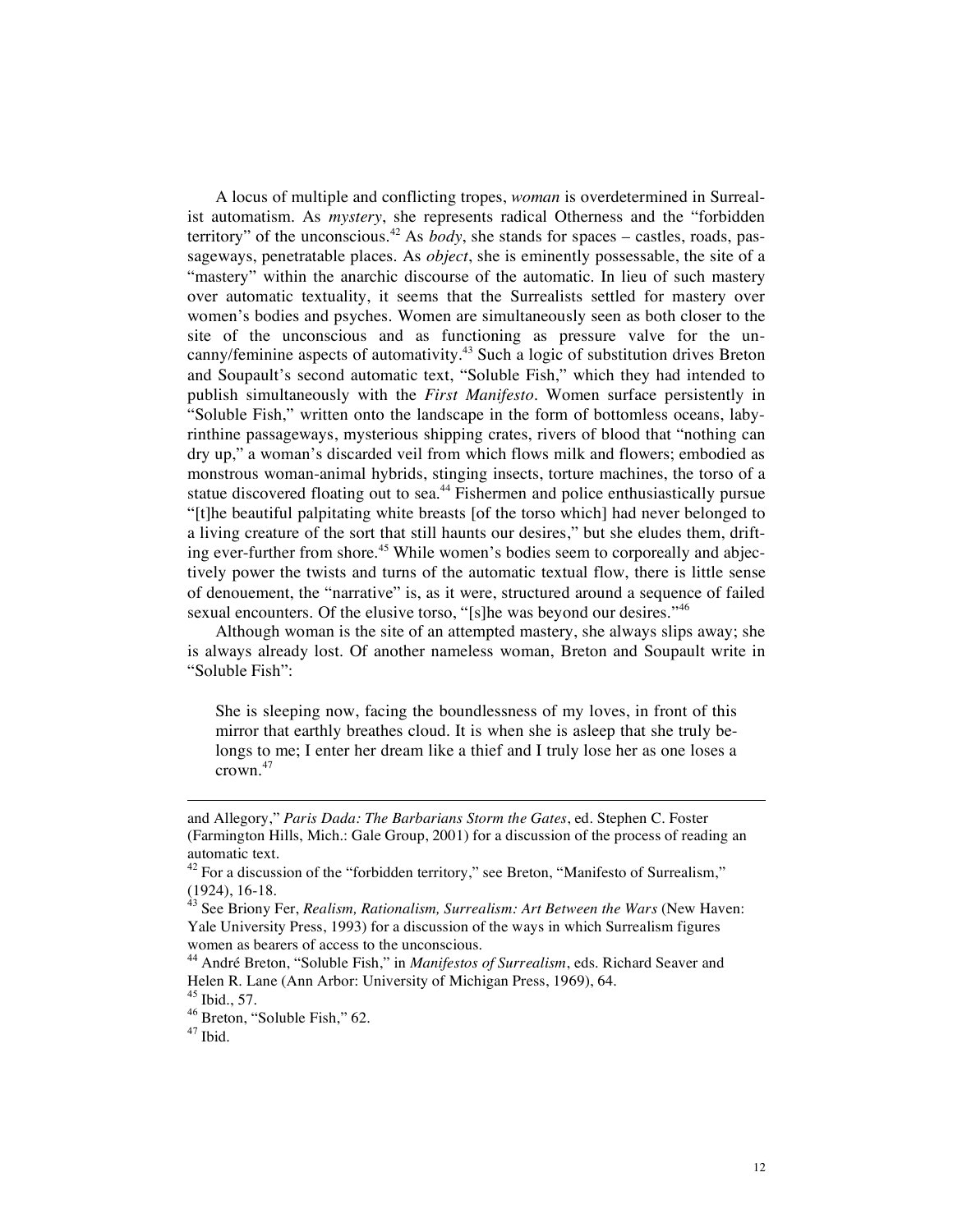As Briony Fer writes, "the mythology that Surrealism constructed for itself both focused on woman as other as closer to the unconscious than men, and attempted to inhabit the world of otherness, of the unconscious, from beyond its boundaries, in order to question what it saw as a morally bankrupt world."<sup>48</sup> This inhabitation from beyond the boundaries was of course always destined for failure. We are reminded of Magritte's photomontage *I do not see the woman hidden in the forest* (1929), in which photographs of male surrealists, their eyes closed (reminiscent of Man Ray's photographs of the sleeping-fits) surround a painting of a nude woman's body. Text above and below the nude read: *I do not see the* and *hidden in the forest*. In her very centrality to their discourse, she is of course doubly invisible – invisible because language itself seems inadequate facing the void of her psyche, the mass of her corporeality; invisible to their closed lids, she can enter only along the registers of fantasy. Reduced to weightless image, always already posited as mystery ("What do women really want?" asked Freud) she will be forever unseeable, unsignifiable, infinite, deadly – and the territory she harbors utterly impenetrable.

But although *Soluble Fish* envisions woman as a site of uneasy slippage, within its closing pages it enacts a grim narrative solution in order to gain mastery over her body and psyche. The story's narrator begins an intimate relationship with a woman named Solange; while their waking hours together seem blissful ("[t]here was a call button for the realization of each of our desires and there was a time for everything,") she seems to disappear in her sleep "between midnight and one o'clock."<sup>49</sup> After one of these mysterious absences, the narrator discovers in her place the body of a woman "whose last convulsion I was able to witness by chance and who, by the time I had reached her, had ceased to breathe" lying in Solange's place in bed.<sup>50</sup> It is not altogether clear whether the corpse belongs to the elusive Solange or someone else entirely – "Solange had not appeared all night, and yet this woman did not look like her, except for the little white shoes whose sole, where the toes went in, had imperceptible scratches like those of dancers."<sup>51</sup>

Like the folktale from which it perhaps unconsciously derives (*The Twelve Dancing Princesses* and related tales) this is a story of unruly women who, through the dream, absent themselves from the lives of men. These women disappear from their beds and descend into an interior space to which men have no access (figured as an invisible castle beneath the earth in *The Twelve Dancing Princesses*); their absence is traceable only through the "imperceptible scratches" on their shoes.<sup>52</sup>

<sup>&</sup>lt;sup>48</sup> Fer, 180.<br><sup>49</sup> Breton, "Soluble Fish," 107.<br><sup>50</sup> Ibid., 108.<br><sup>51</sup> Ibid., 109.<br><sup>52</sup> See "The Twelve Dancing Princesses" in *Grimm's Fairy Tales* (available at Project Gutenberg, http://www.gutenberg.net/index.shtml). This tale is analogous to the closing pages of "Soluble Fish" on many levels.